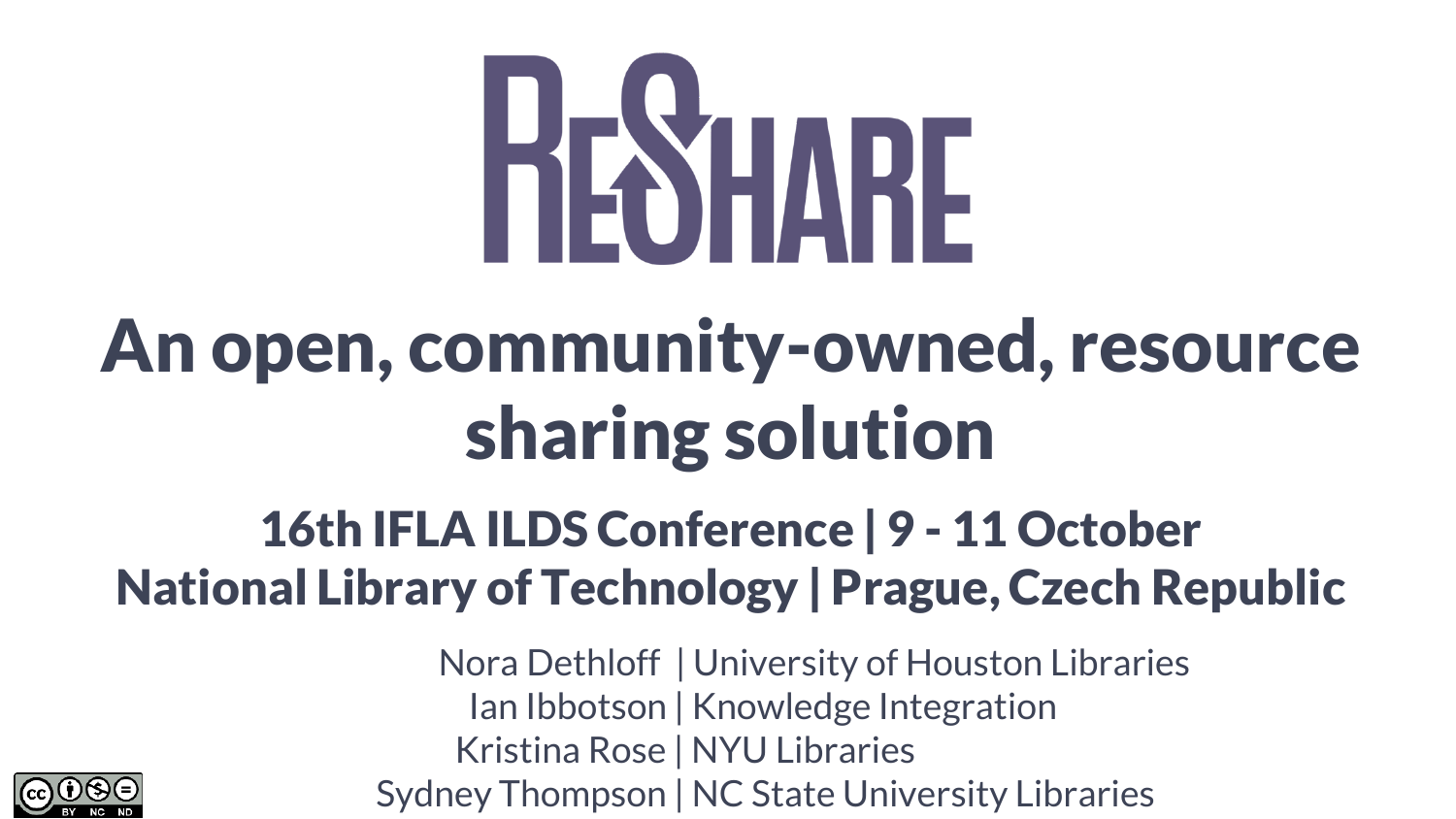## **Resource Sharing collaborative, innovative creative, resourceful**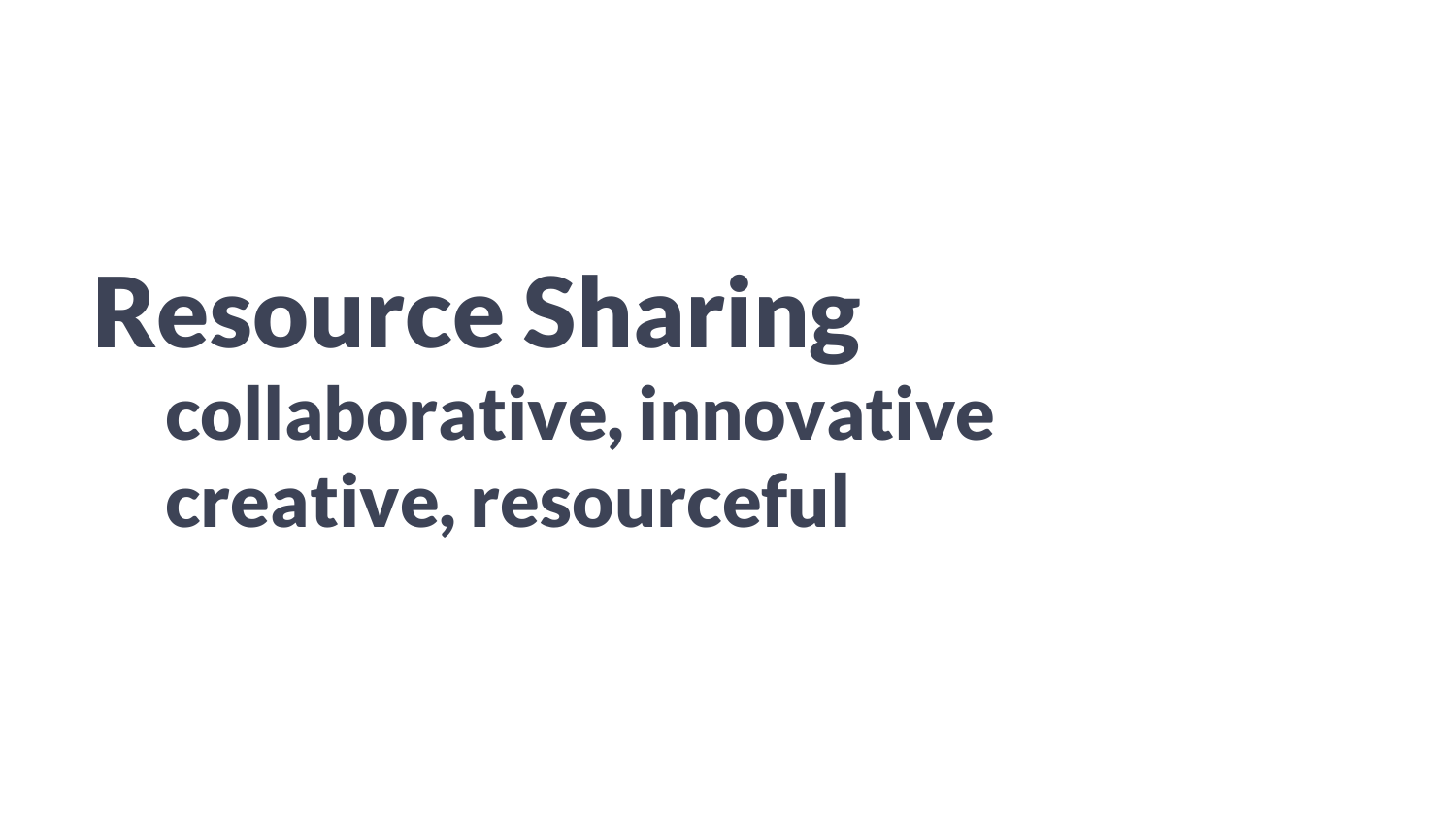## **Vision for Resource Sharing**

#### **Big Ten Academic Alliance: A Vision for the Next Generation Resource Delivery**

- "...the discovery to delivery process is fragmented with too many services and options presented to patrons."
- "Access and delivery options should be communicated in terms that matter to the patron…"
- https://www.[btaa.org/library/discover-to-deliver/reports](http://www.btaa.org/library/discover-to-deliver/reports)

#### **ReShare - A Working Vision:**

**The resource sharing community holds the power and tools to improve patron services, meet users needs, and collaborate effectively with user-focused, system-agnostic solutions supporting the research life cycle.**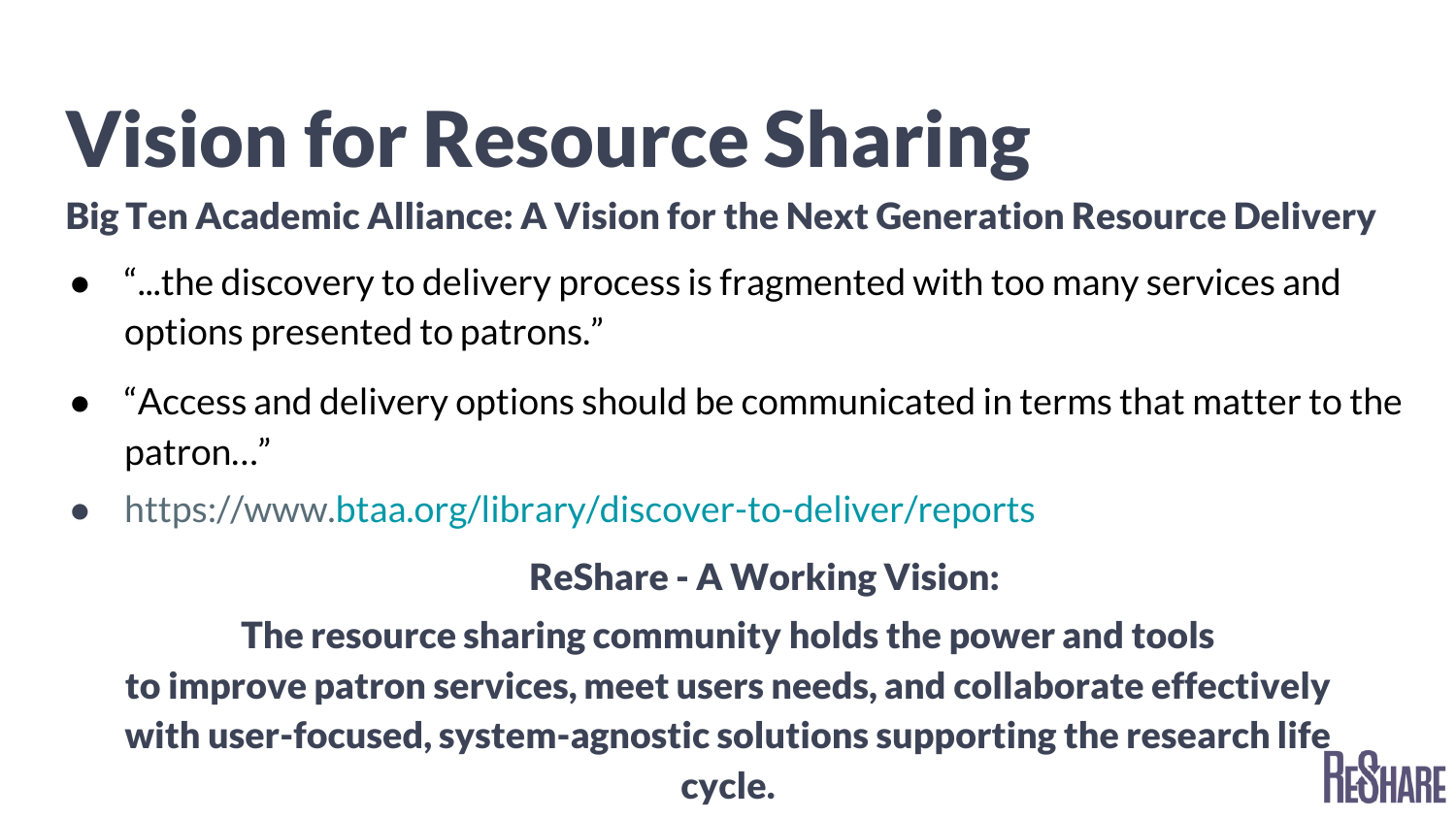## **Today's Resource Sharing Landscape**

- Prioritizing library space for patrons = Reduced shelf space for books
- Tight materials budgets
- The "collective collection"
- Legacy systems and workflows
- Shared print initiatives / Print retention initiatives
- Increased reliance on sharing for print / returnable items

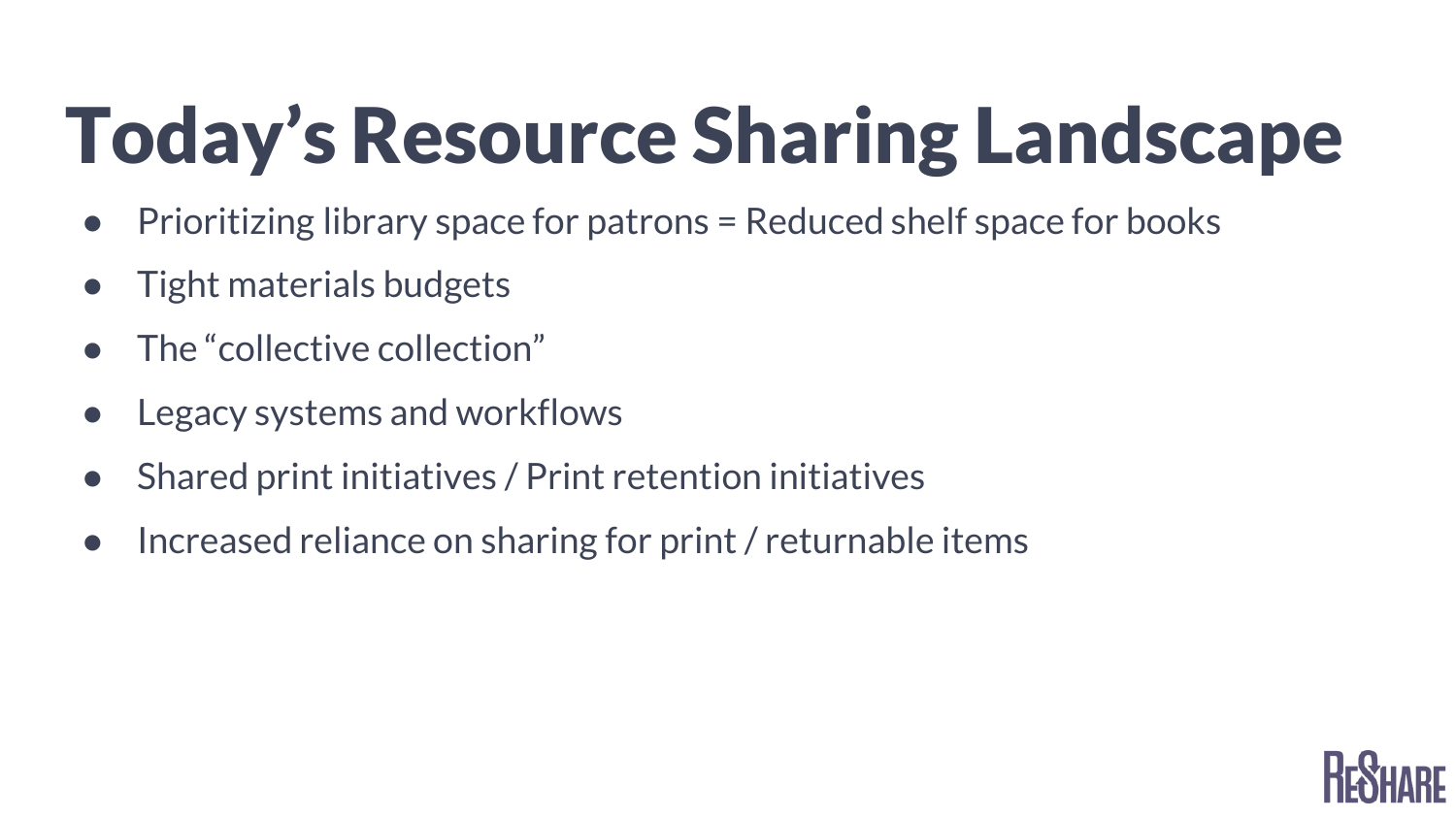## **Our Challenges**

- User Experience
	- Problematic discovery availability / loanability, turn-around time expectations
	- Multiple user accounts across systems
	- Communication & expectation setting
- Sharing across consortial boundaries, even with multiple consortial citizenships
- Interoperability
- Market consolidation -- Less choice, fewer truly vendor neutral solutions, lack of agency
- Need for a modern approach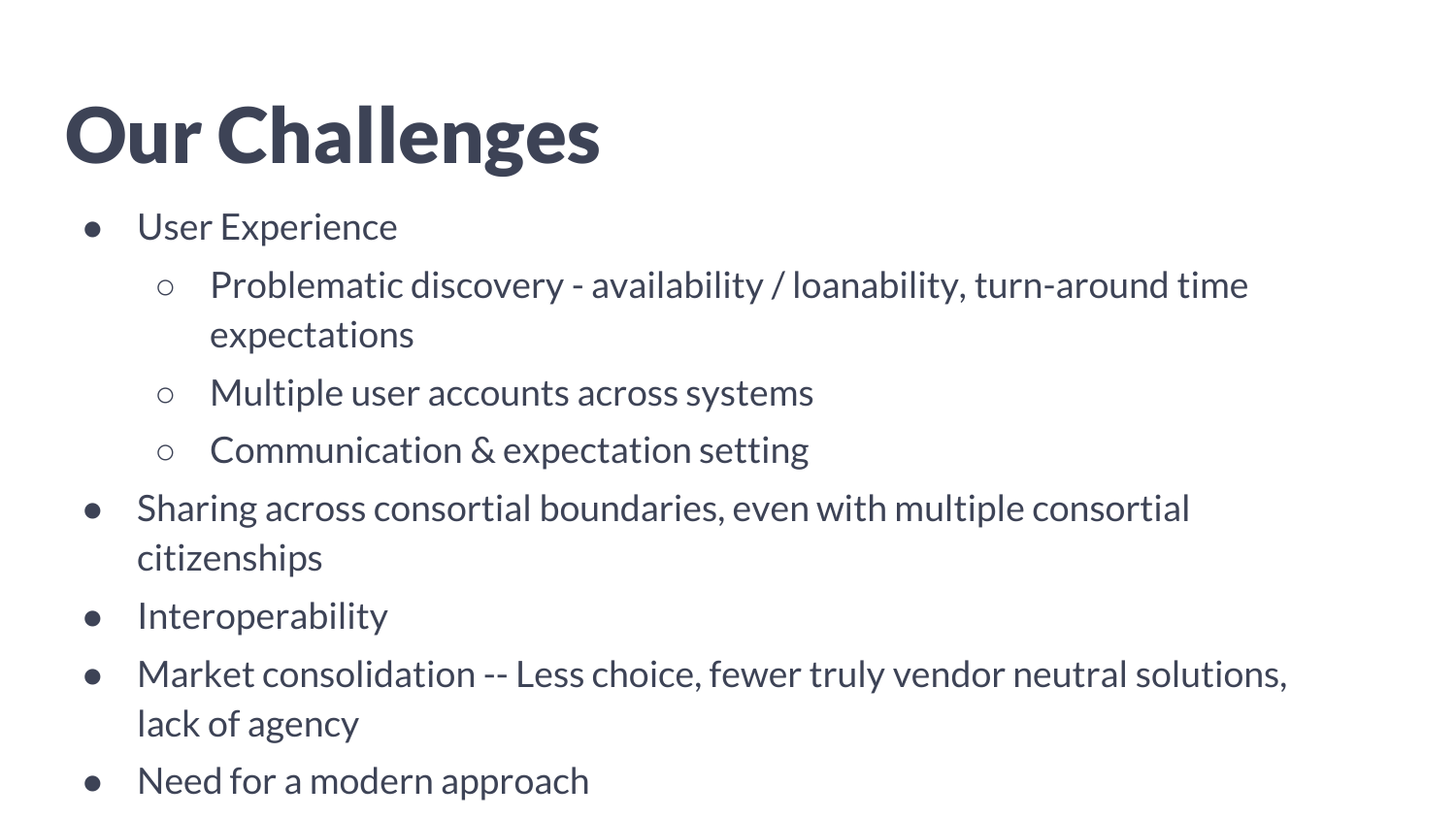#### **Mission**

Develop and support a library resource sharing community and

open source software that fosters innovation and focuses on

user needs.

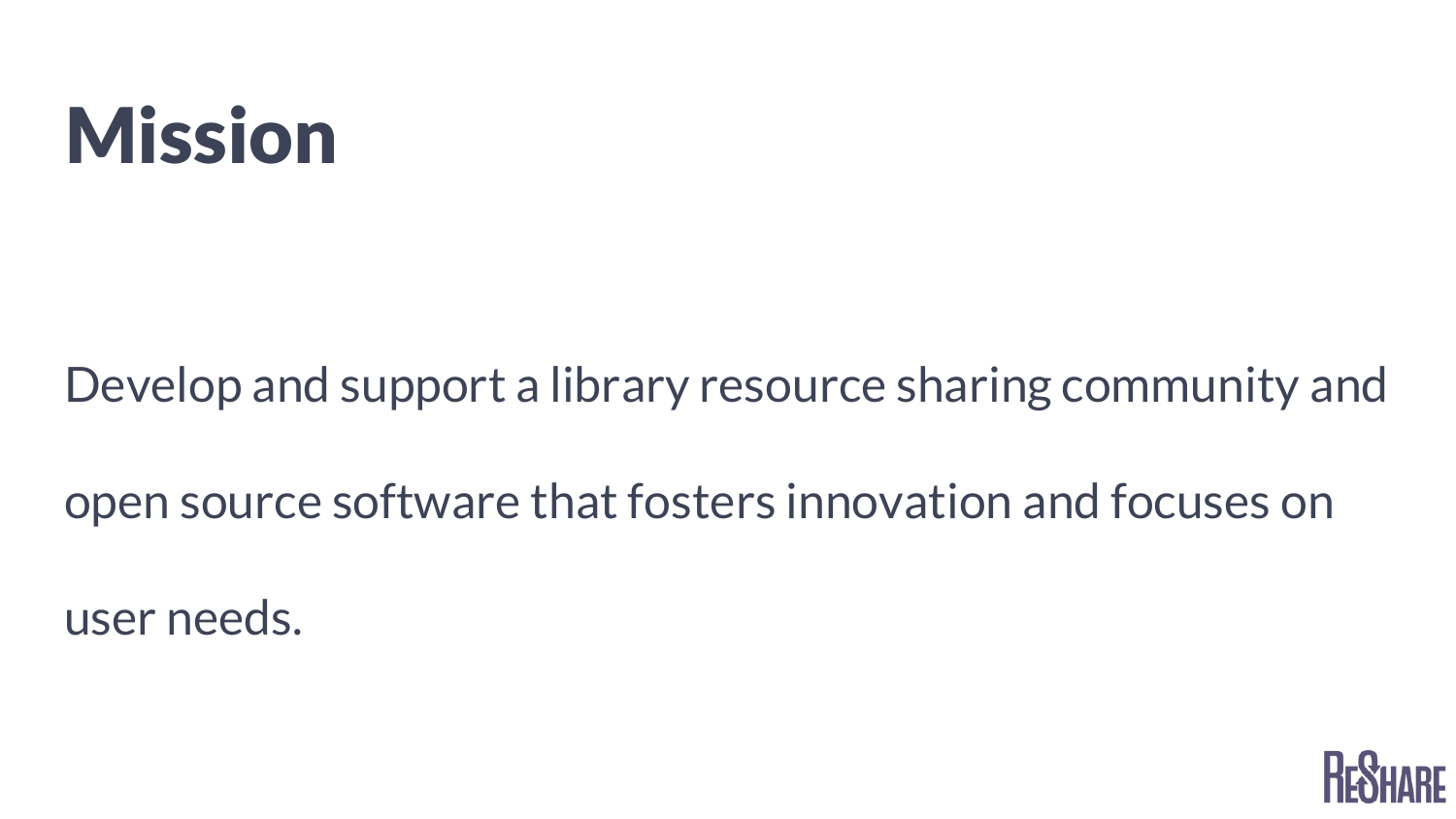#### **Priorities**

- 1. Discovery and delivery are independent, flexible
- 2. Break down barriers between consortia and systems
- 3. Put the patron in the center
- 4. Maximum interoperability
- 5. Libraries own their infrastructure, usage and bibliographic data

#### **Your organization should not bend to the app, the applications should be flexible enough to fit the organization.**

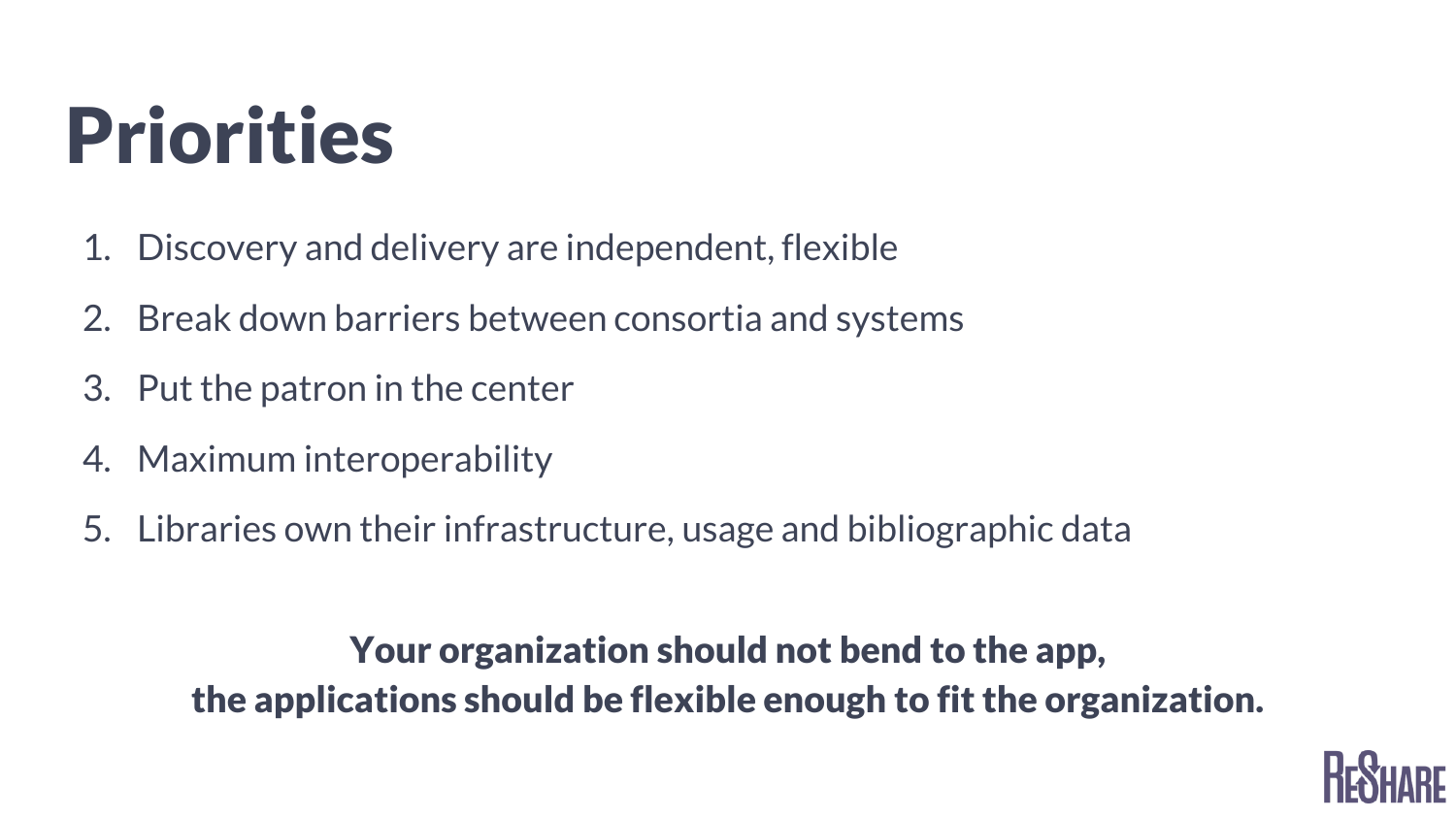## **A Community-owned Solution**



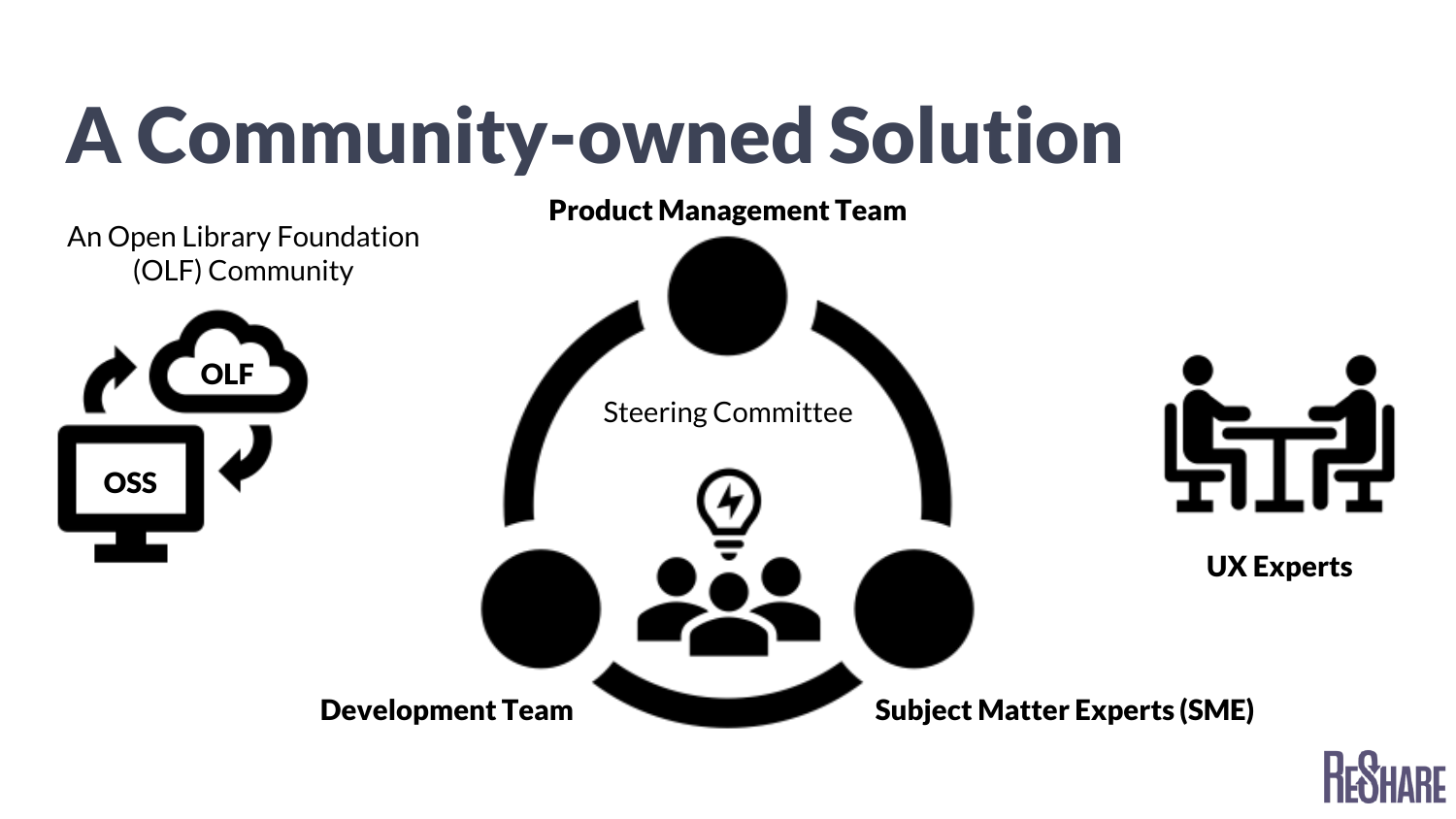## **HEYHARE** Project Governance & Team Members

#### Steering Committee

Lynn Bailey Index Data Lisa Croucher TRLN Scott Garrison MCLS Tim McGeary **Duke University** Anne McKee GWLA James Robinson PALCI Kristen Wilson **Index Data** 

Nora Dethloff University of Houston Sebastian Hammer Index Data, ReShare architect Ian Ibbotson Knowledge Integration David Larsen University of Chicago Brian Lin The Alberta Library Jill Morris PALCI - ReShare SC Chair Kurt Munson Northwestern University Sydney Thompson NC State University Michael Winkler **Open Library Foundation** Stephanie Wright Mozilla Foundation Joe Zucca University of Pennsylvania

Product Management Team Nora Dethloff University of Houston Ian Ibbotson Knowledge Integration Allen Jones The New School David Larsen University of Chicago Brian Lim The Alberta Library Kurt Munson, Convener of PM Team Northwestern University Kristina Rose New York University Sydney Thompson NC State University Kristen Wilson, Project Coordinator Index Data

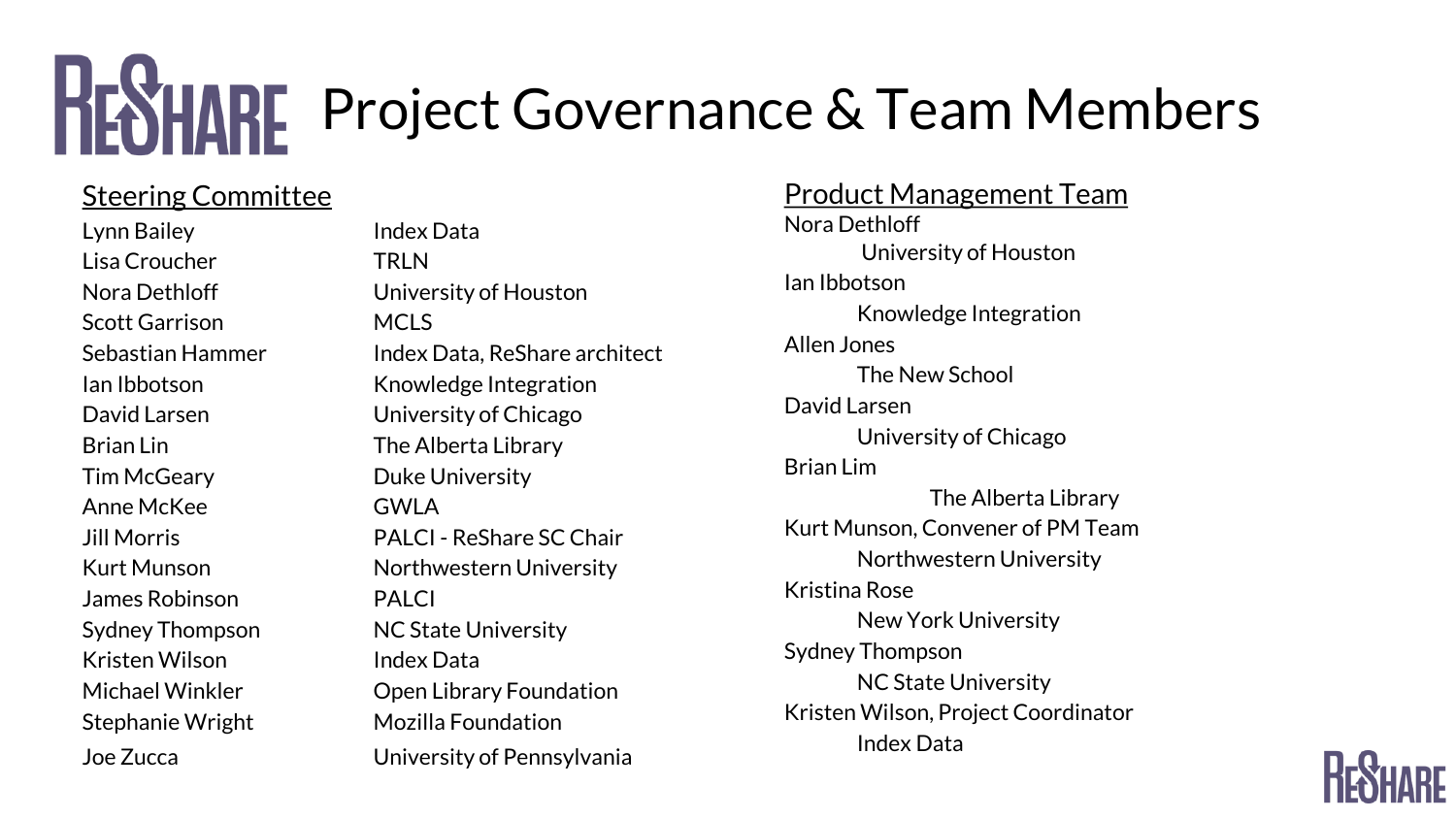## **HEYHARE** Project Governance & Team Members

#### **Lead Developers and UX Experts**

#### **Subject Matter Experts**

Samhaeng UX Filip Jakobsen, Stephanie Espiand,

Index Data Kristen Wilson Mike Taylor Charlotte Whitt

Knowledge Integration Ian Ibbotson

Emily Batista University of Pennsylvania Jessica Bower Yale University Peter Collins University of Pennsylvania Jessica Dolen Strathcona County Library Melissa Eighmy Brown University of Minnesota Audrey Farch. Southern Alberta Institute of Technology Hilary Fredette West Virginia University Geneva Holliday UNC Chapel Hill Lashanda Howard-Curry University of Chicago Allen Jones, Convener The New School Demian Katz Villanova University Andrea Loigman. Duke University Kurt Munson Northwestern University Mia Partlow NC State University Mike Paxton IUPUI

Austin Smith University of Maryland Ruth Tillman Penn State University Kristin Walker UT Austin Lan Yang Texas A&M

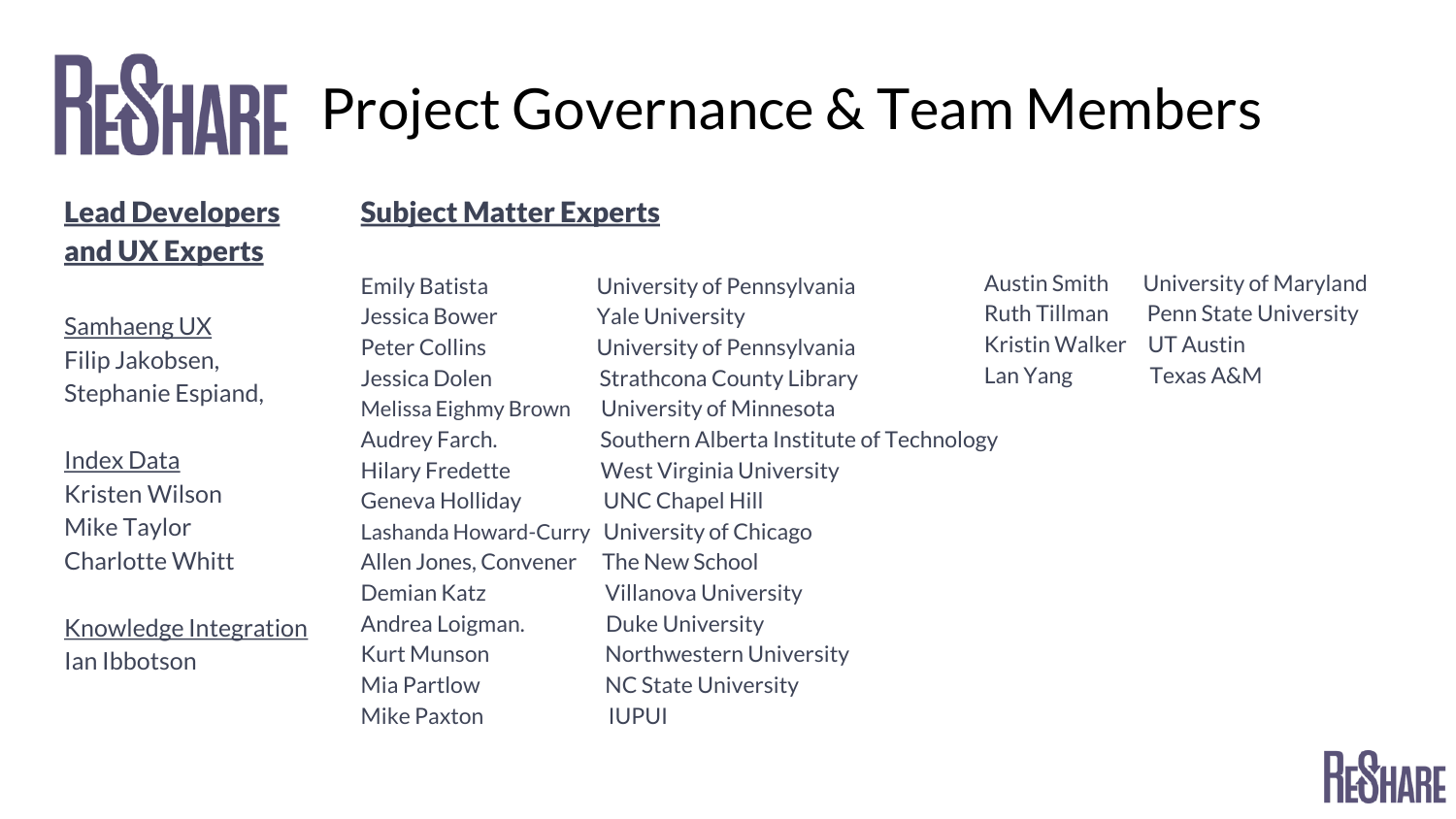## **Timeline Overview**

| <b>Phase</b>     | <b>Description</b>                                         |
|------------------|------------------------------------------------------------|
| August 2018      | ReShare Steering Committee Formed, Requirements + UX Began |
| Spring 2019      | Mockups & Library Directory Application                    |
| Summer 2019      | <b>Working Prototypes</b>                                  |
| <b>Fall 2019</b> | Alpha Release                                              |
| Spring 2020      | <b>Beta Release</b>                                        |
| Spring 2020      | <b>Software Testing/Pilots</b>                             |
| Summer 2020      | ReShare 1.0 Release / Launch                               |

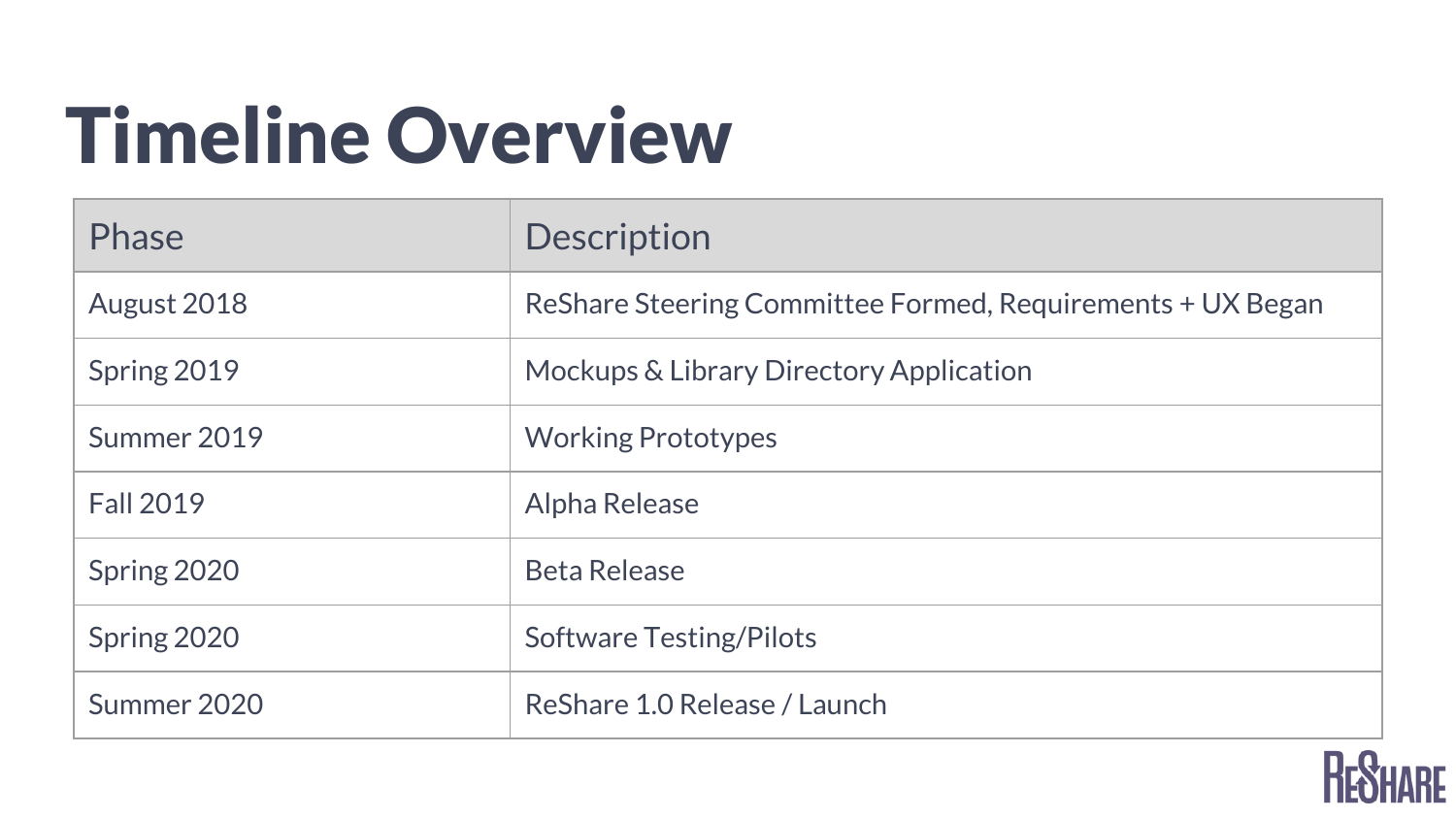| <b>DRAFT Roadmap</b><br>(High level<br><b>features</b><br>overview)                     | <b>Discovery</b><br>(optional)                                                                            | <b>Request</b>                                                                                            | <b>Supply</b>                                                                                                                    | <b>Directory</b>            | Consortia                                    | <b>Shipments</b>                                        |
|-----------------------------------------------------------------------------------------|-----------------------------------------------------------------------------------------------------------|-----------------------------------------------------------------------------------------------------------|----------------------------------------------------------------------------------------------------------------------------------|-----------------------------|----------------------------------------------|---------------------------------------------------------|
| <b>Fall 2019</b><br><b>Alpha Release</b><br><b>Fulfillment of</b><br><b>Returnables</b> | <b>Shared Index</b><br>harvest and<br>ingest with Staff<br>UI; Match,<br>Cluster w/Gold<br>Rush algorithm | OpenURL<br><b>SSO</b><br>ILS integrations<br>(Alma, Aleph);<br><b>Book slips</b><br><b>Error handling</b> | Complete supply<br>request<br><b>ILS</b> Integration<br>w/Alma and Aleph;<br>Pullslips +<br><b>Bookbands</b> ; Error<br>handling | Centralized<br>directory    | Consortium<br>profile<br>viewable            |                                                         |
| <b>Spring 2020</b><br><b>Beta Release</b>                                               | <b>Native ReShare</b><br>discovery tool;<br>Store availability<br>status                                  | Web form<br>Staff interface<br>Comments<br>Communication<br>Scan app<br>ILS integrations                  | Scan app;<br>Communication<br>w/requester;<br>Comments                                                                           | Metadata<br>supporting Beta | Advanced<br>request routing<br>by tiers/pods | <b>Track</b><br>shipments;<br><b>API</b><br>integration |
| Summer 2020<br><b>1.0 Release</b>                                                       | Integration<br>w/local library<br>discovery tools                                                         | Patron account<br>loads; Integration<br>w/ILLiad; ILS<br>integrations                                     | Conditional<br>Responses; ILS<br>Integrations                                                                                    | Metadata<br>supporting MVP  |                                              |                                                         |
| <b>Post-MVP</b>                                                                         | Share across<br>multiple<br>consortia                                                                     | <b>Routing rules;</b><br>Non-returnables                                                                  | Routing rules;<br>Non-returnables                                                                                                |                             |                                              |                                                         |

Ŀ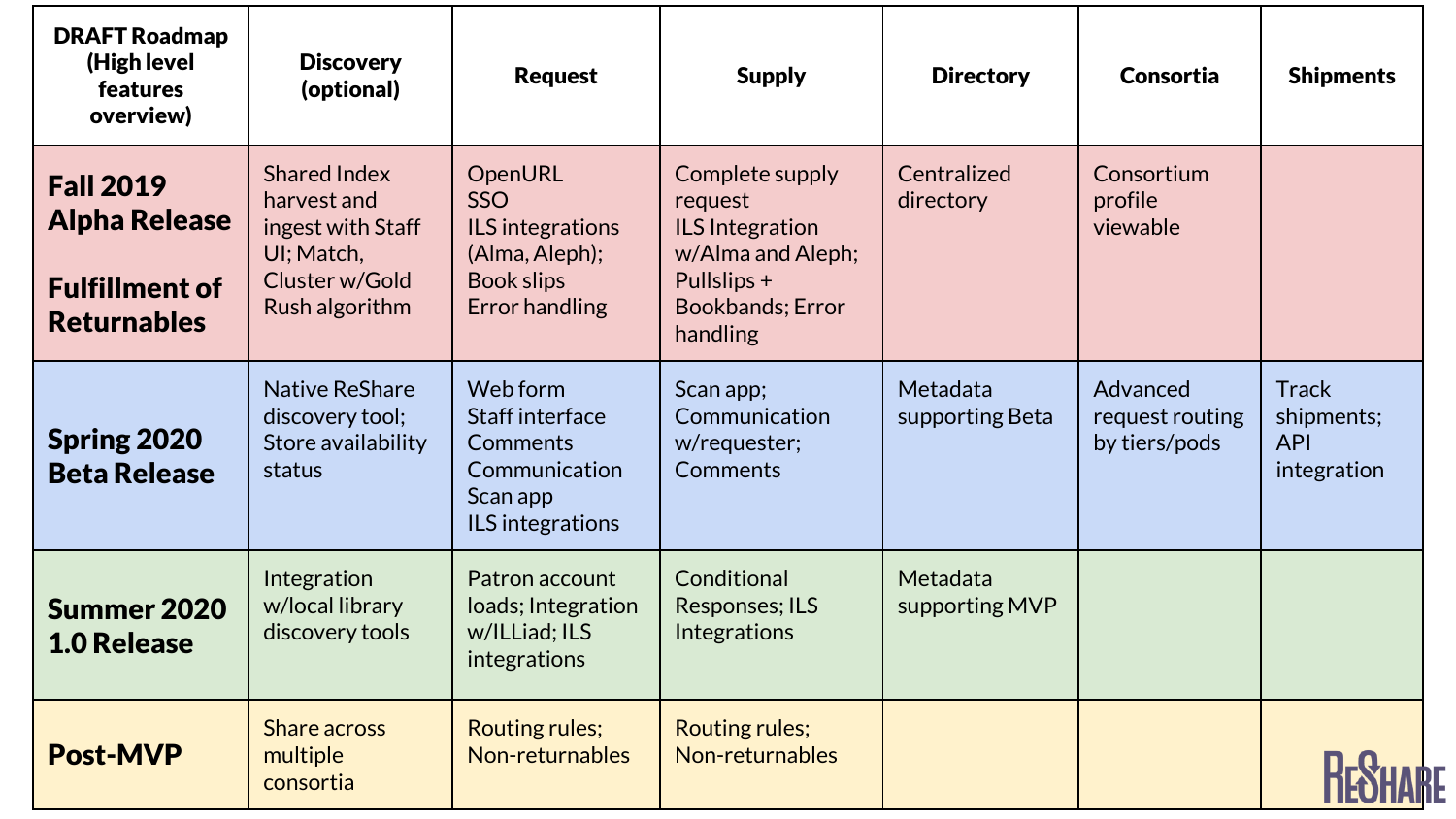# RESHARE

#### **Prototypes & Apps**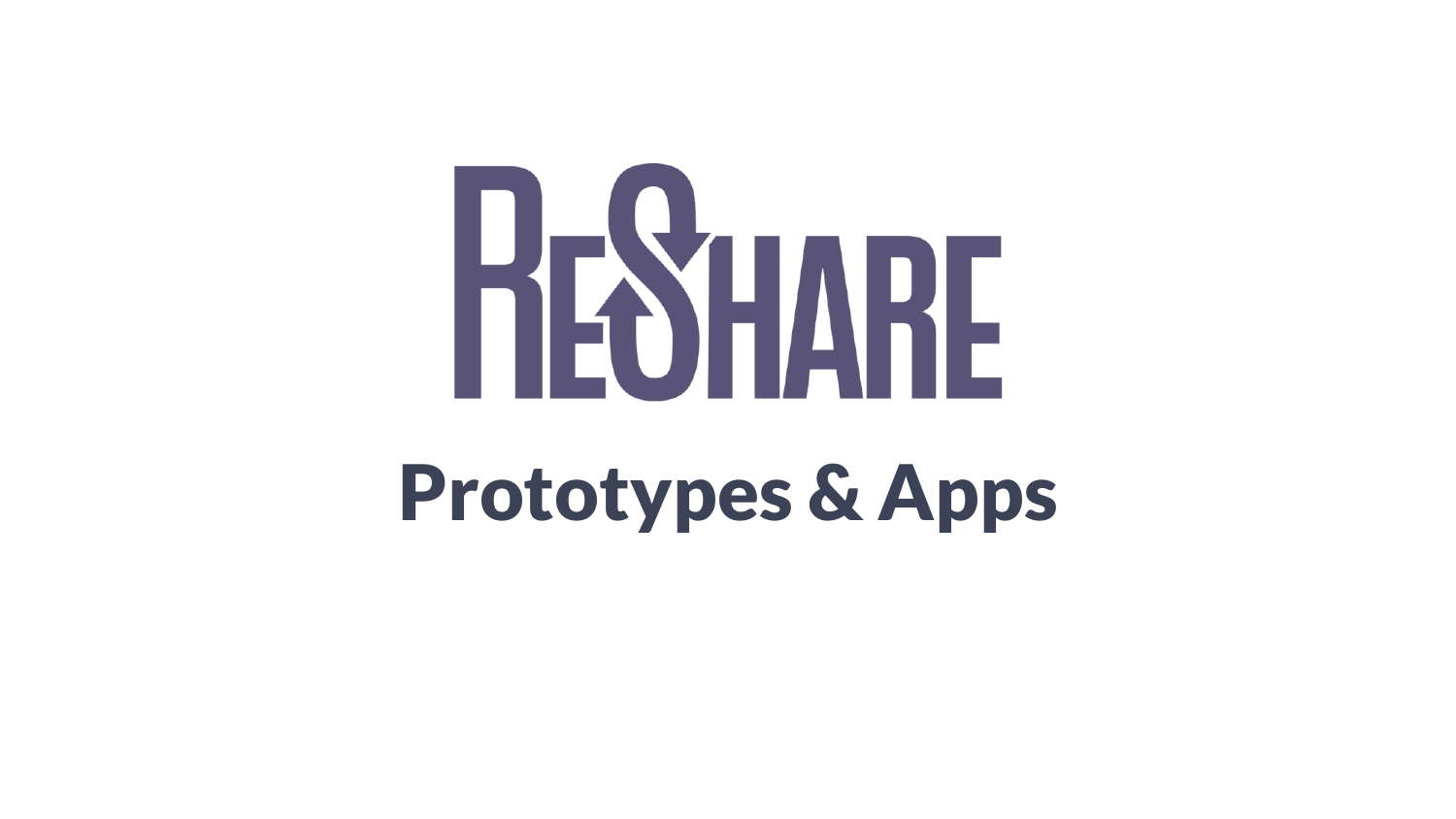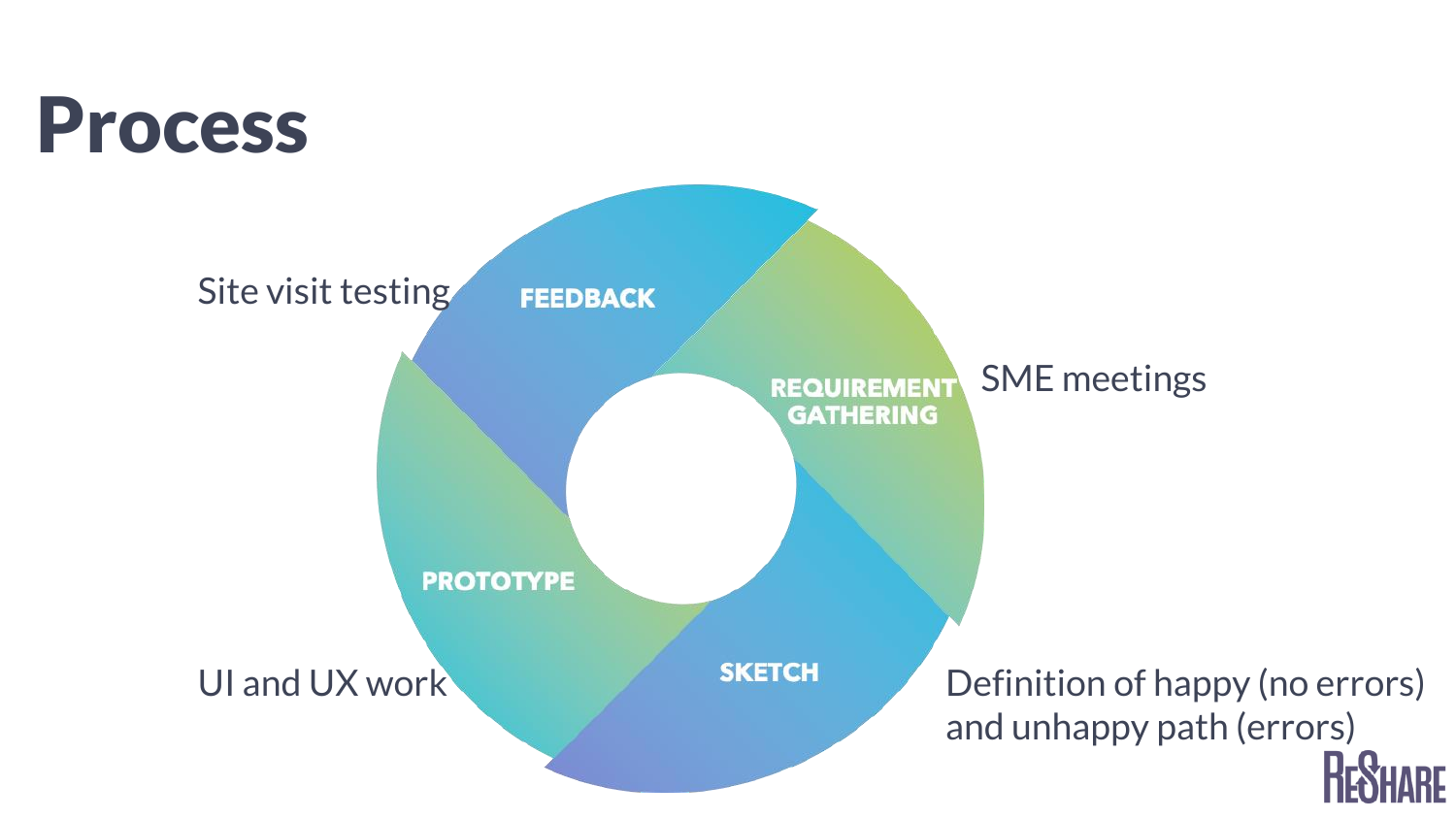| Check out                 |               |                             |
|---------------------------|---------------|-----------------------------|
|                           |               |                             |
| 38 remaining requests     | View requests |                             |
| Scan item barcode         |               |                             |
| (Click to imitate a scan) | Submit        |                             |
|                           |               |                             |
|                           |               |                             |
|                           |               |                             |
|                           |               | Scan an item to get started |
|                           |               |                             |
|                           |               |                             |
|                           |               |                             |
|                           |               |                             |
|                           |               |                             |
|                           |               |                             |
|                           |               |                             |
|                           |               |                             |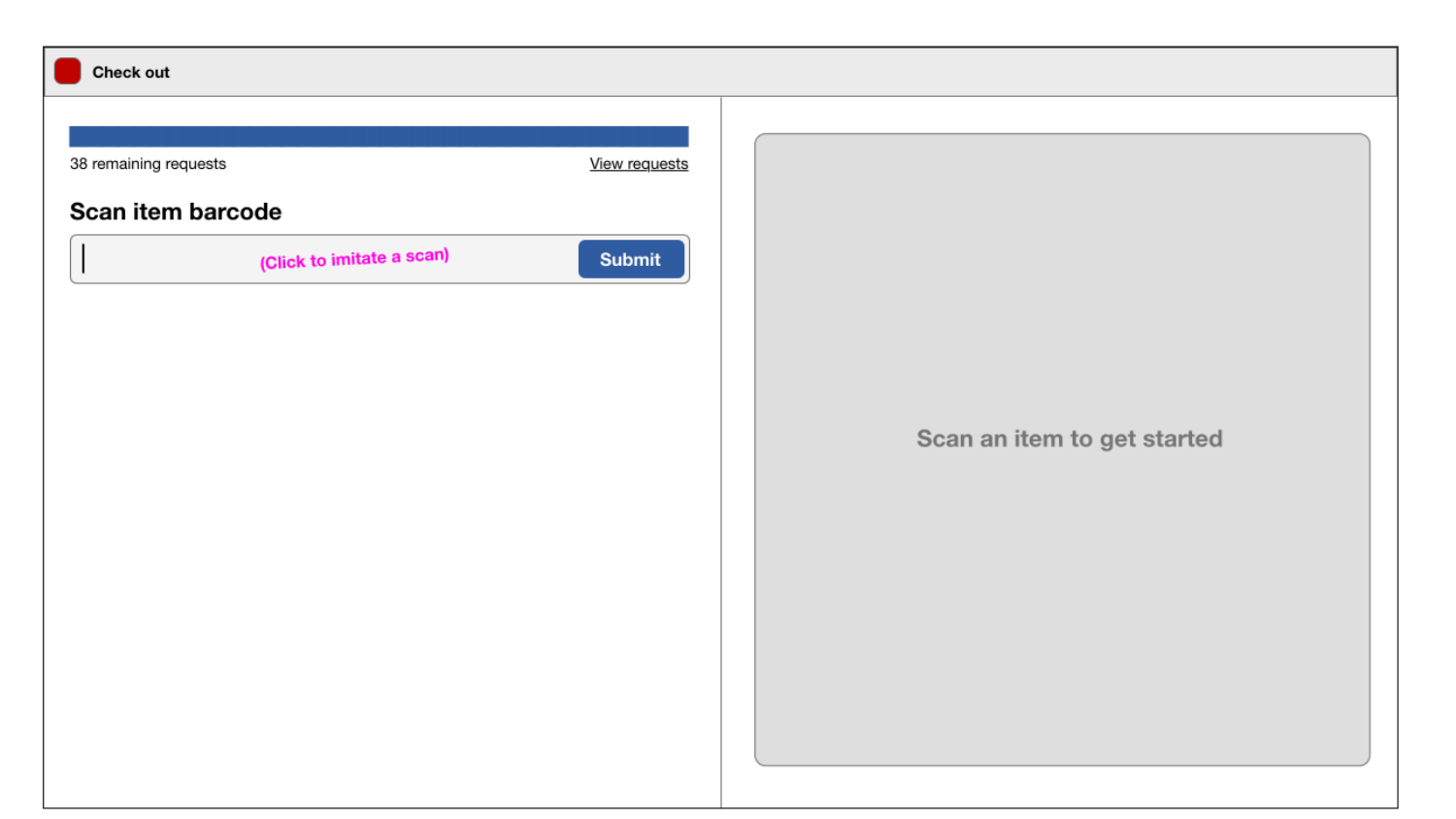#### **Site Visit - New School**





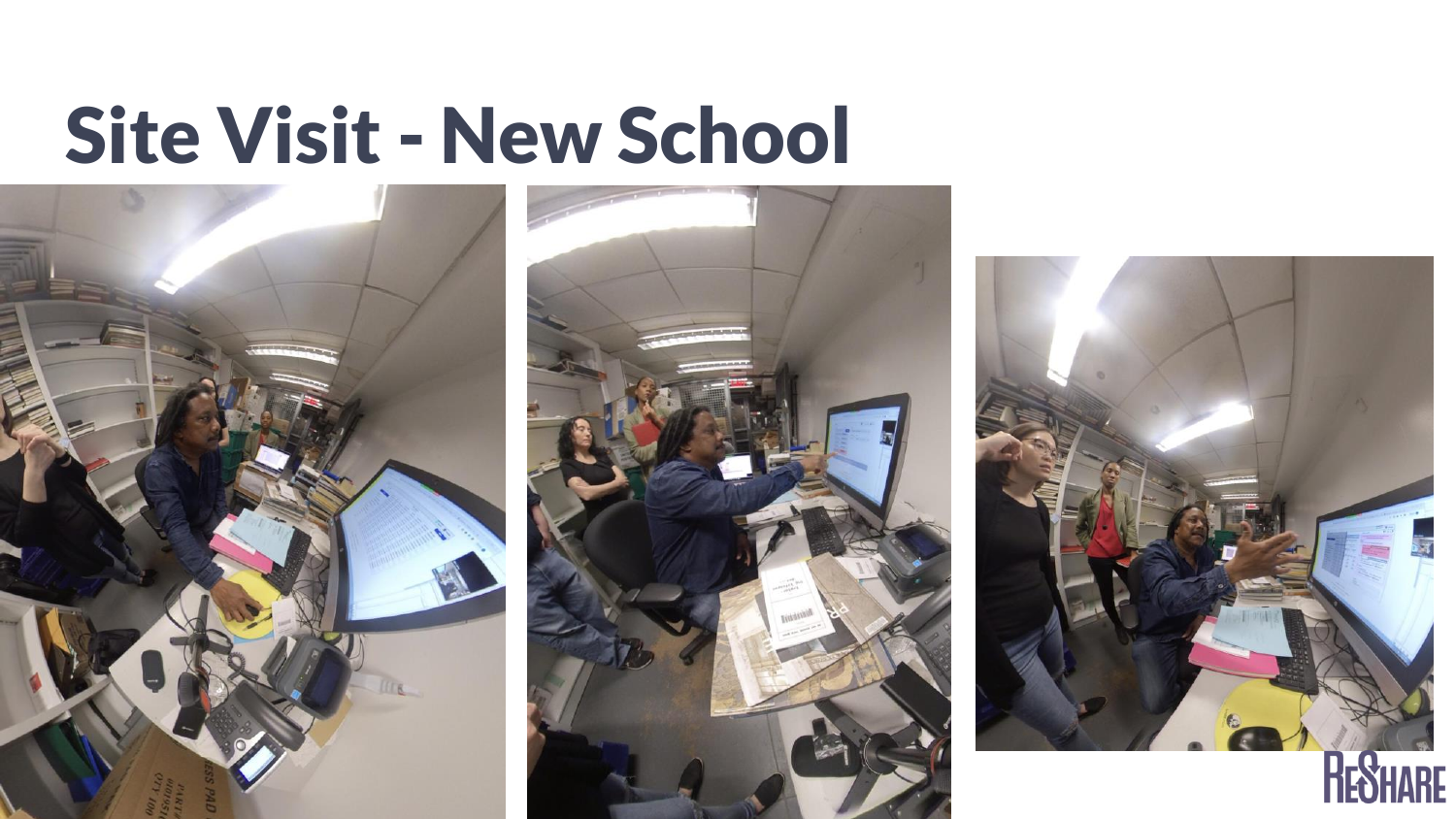#### **Site Visits - New York University**

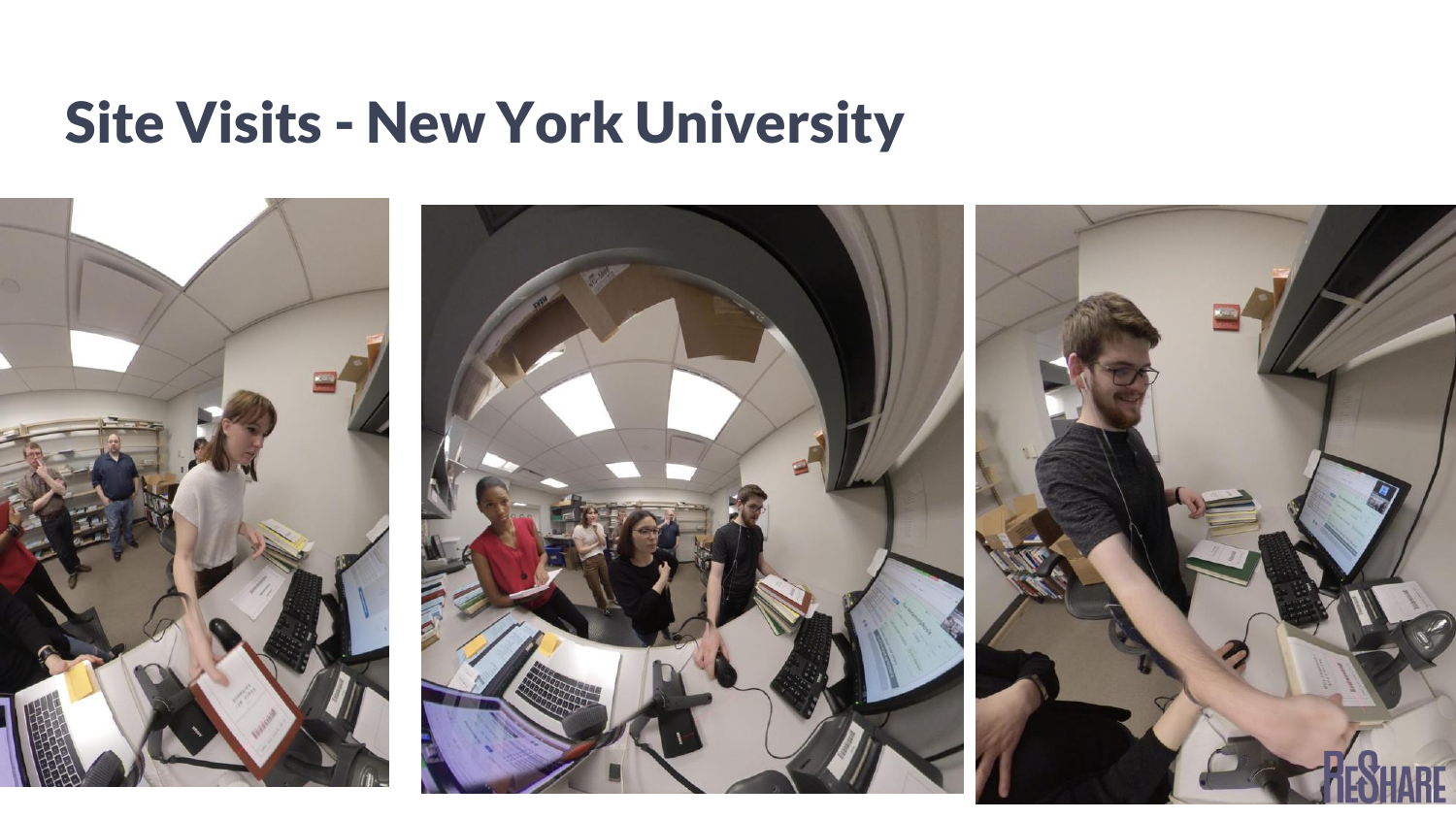## **Lessons learned from the site visit**

- Not every library has carriage returns programmed in barcode readers
- Preferred ranking of information in different app UIs, depends on who you are
	- Example SMEs thought bib info should be at top of screen, students thought next action was most important for processing efficiency
- Escalation of problems should be one-click
- Most information on screens is used for differentiating item in hand, not doing anything with that information unless it's wrong.

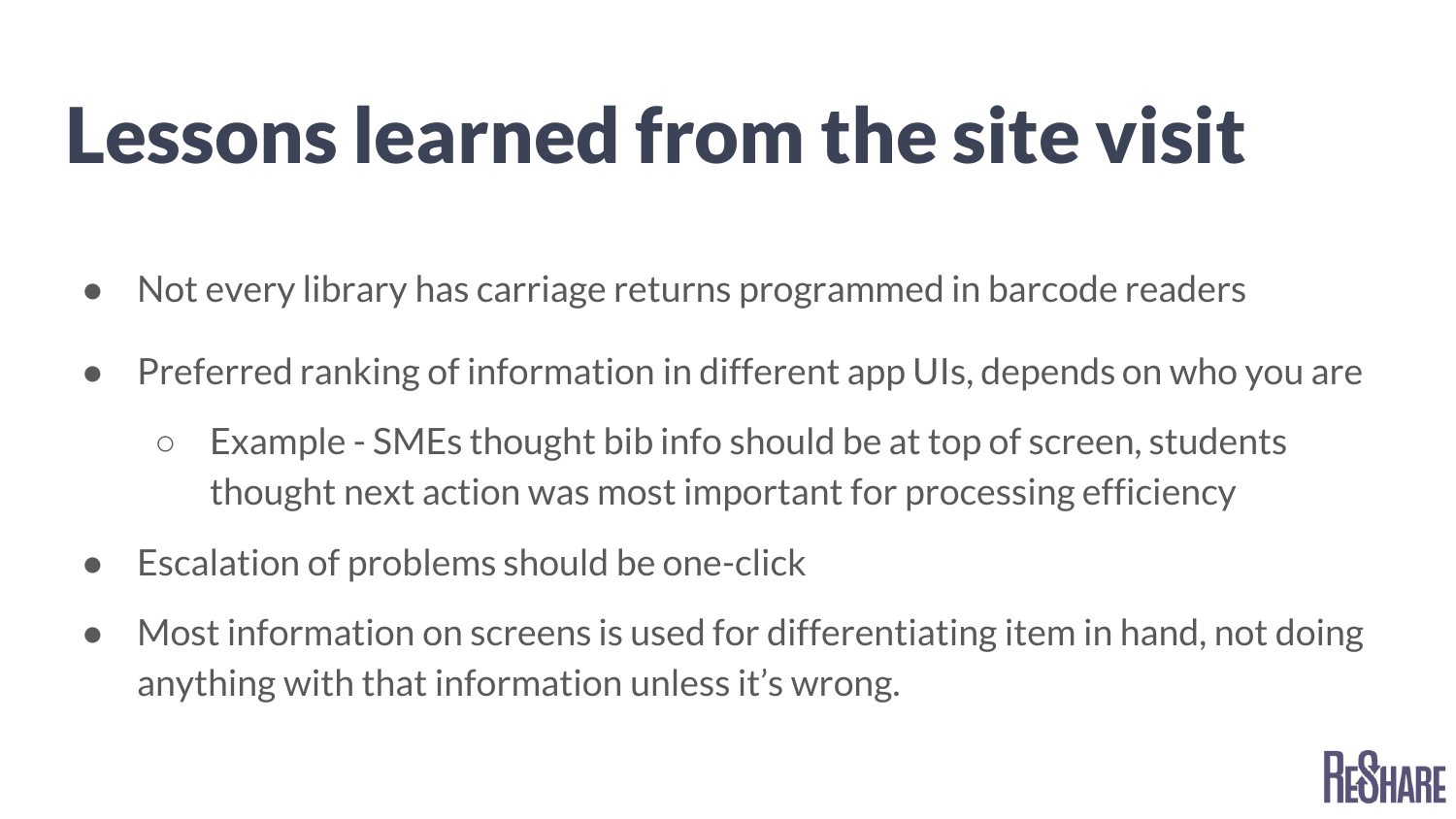## Apps<br>Rough, long-term design

Staff processing

Shipping



Student processing

Settings & configs

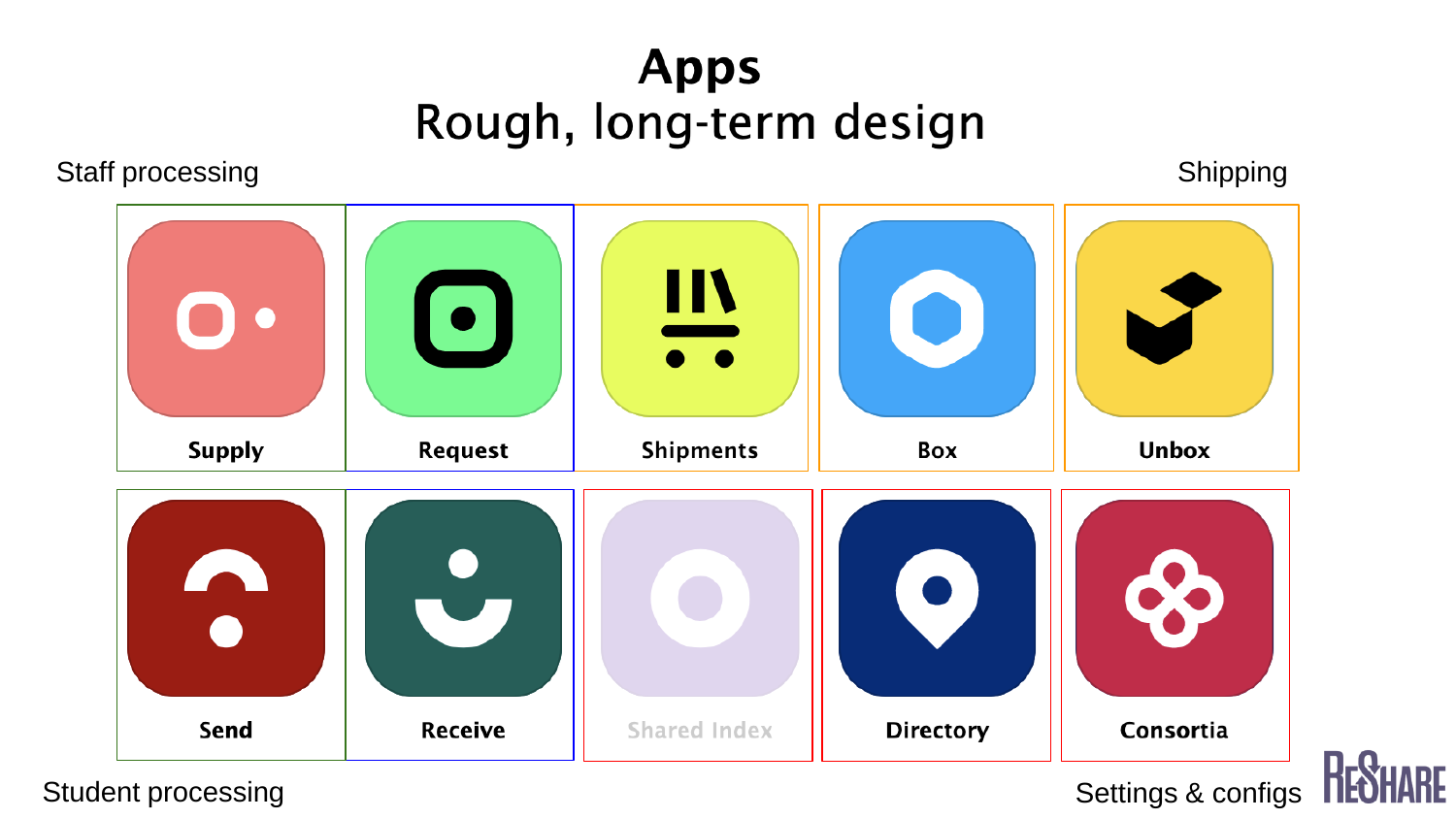## Development Update - October 2019

- **Major Components** 
	- Shared Index
		- Harvesting
		- Indexing and Deduplication
		- Presentation / Discovery
	- Directory
		- Distributed Model and Encoding
		- Maintenance, Aggregation and Network
	- Request Messenging and Supply
		- ISO18626
		- Interoperability and Integration

| G                        | 1 vufind.aws.indexdata.com/vufind/Search<br>$\boxed{=}$ (133%)<br>          |  | 深日图 |
|--------------------------|-----------------------------------------------------------------------------|--|-----|
|                          |                                                                             |  |     |
|                          |                                                                             |  |     |
| vufind                   |                                                                             |  |     |
|                          | Search, Discover, Share,                                                    |  |     |
|                          |                                                                             |  |     |
| horned dinosaurs         |                                                                             |  |     |
| <b>All Fields</b>        |                                                                             |  |     |
| $Q$ , Find               | <b>Advanced</b>                                                             |  |     |
|                          |                                                                             |  |     |
| Search: horned dinosaurs |                                                                             |  |     |
|                          |                                                                             |  |     |
|                          |                                                                             |  |     |
|                          |                                                                             |  |     |
|                          | Suggested Topics within your search.                                        |  |     |
|                          |                                                                             |  |     |
|                          | Showing 1 - 3 results of 3 for search 'horned dinosaurs', query time: 0.02s |  |     |
|                          | <b>Refine Results</b>                                                       |  |     |
|                          |                                                                             |  |     |
| Sort                     | Relevance                                                                   |  |     |
|                          | The horned dinosaurs.                                                       |  |     |
|                          | by Gilmore, Charles W. 1874-1945.                                           |  |     |
| NO IMAGE                 | Subjects: ". " Dinosaurs "                                                  |  |     |
| AVAILABLE                | <b>Call Number: M328.7601</b>                                               |  |     |
|                          | <b>Located: Multiple Locations</b>                                          |  |     |
|                          | GET IT                                                                      |  |     |
|                          | <b>Book Chapter</b>                                                         |  |     |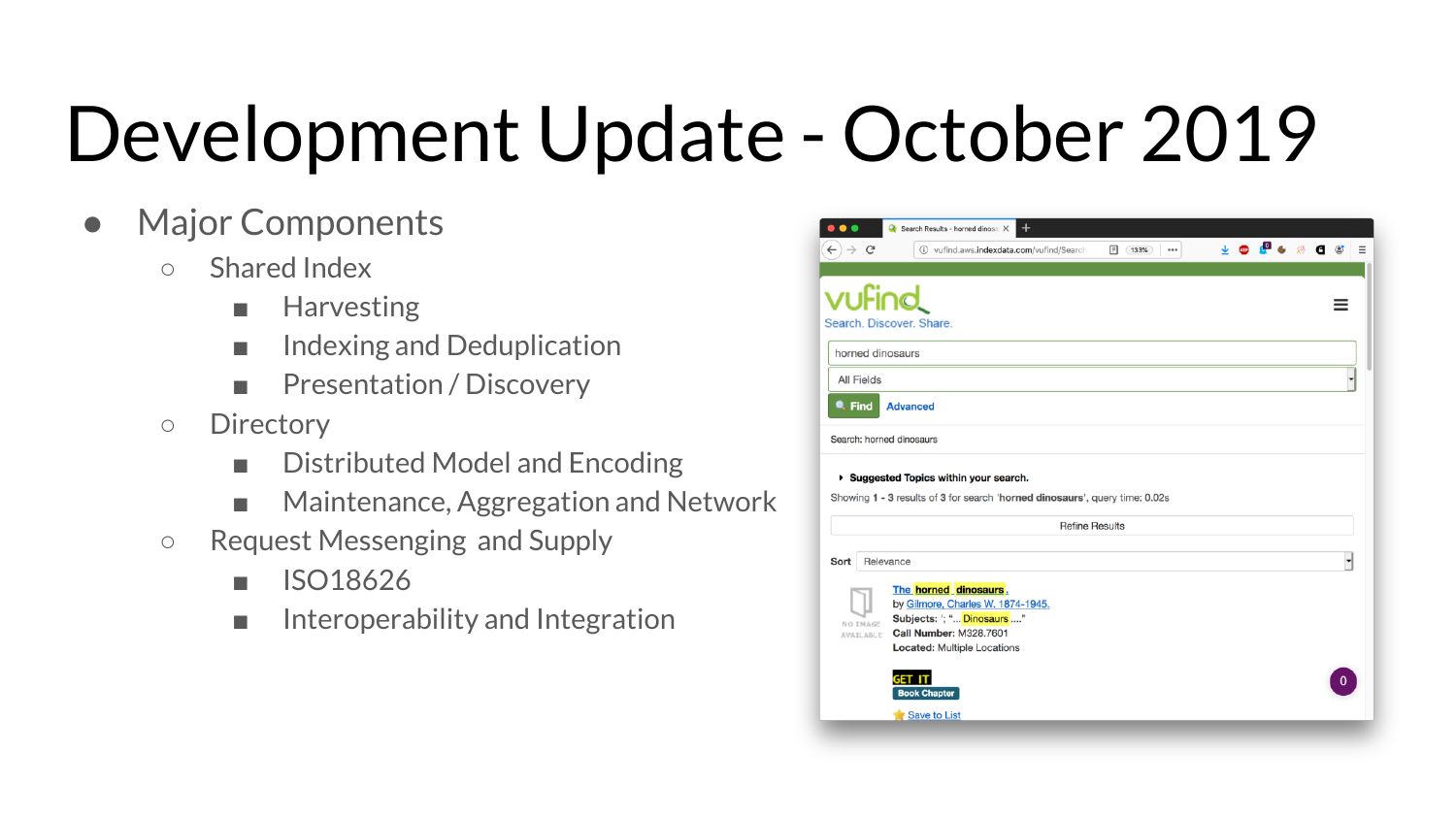#### **Demo**

#### <https://www.youtube.com/watch?v=gdiZj6C7ATQ>

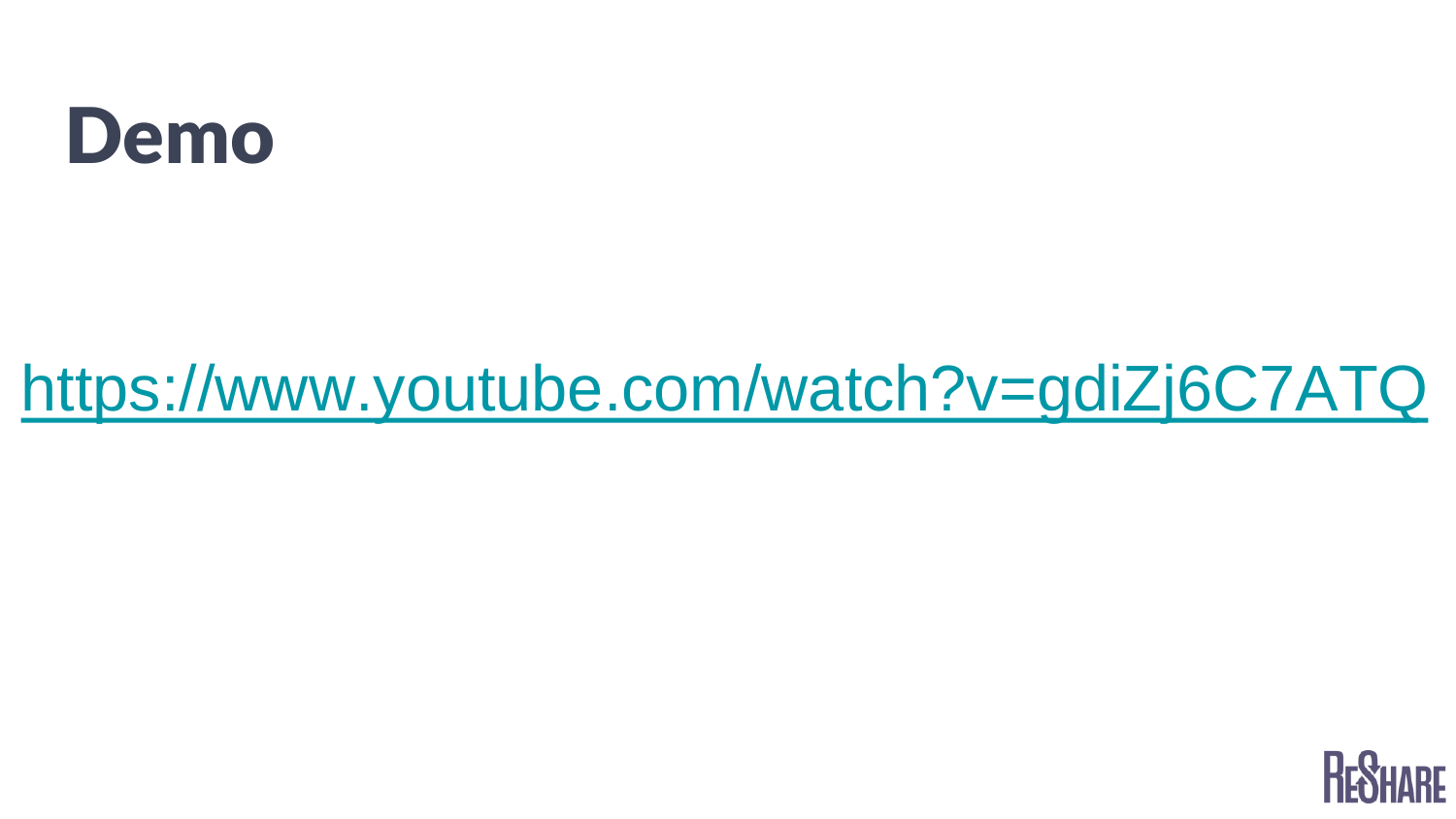## **Membership Model: Goals**

- Encourage libraries **AND** commercial organizations to participate meaningfully in advancing the goals of the Community
- Create a **sustainable** approach and **business model** for community-owned infrastructure through strategic partnerships
- Position ReShare as a strong competitor in the marketplace, driving innovation among all resource sharing service providers and improving services to our users

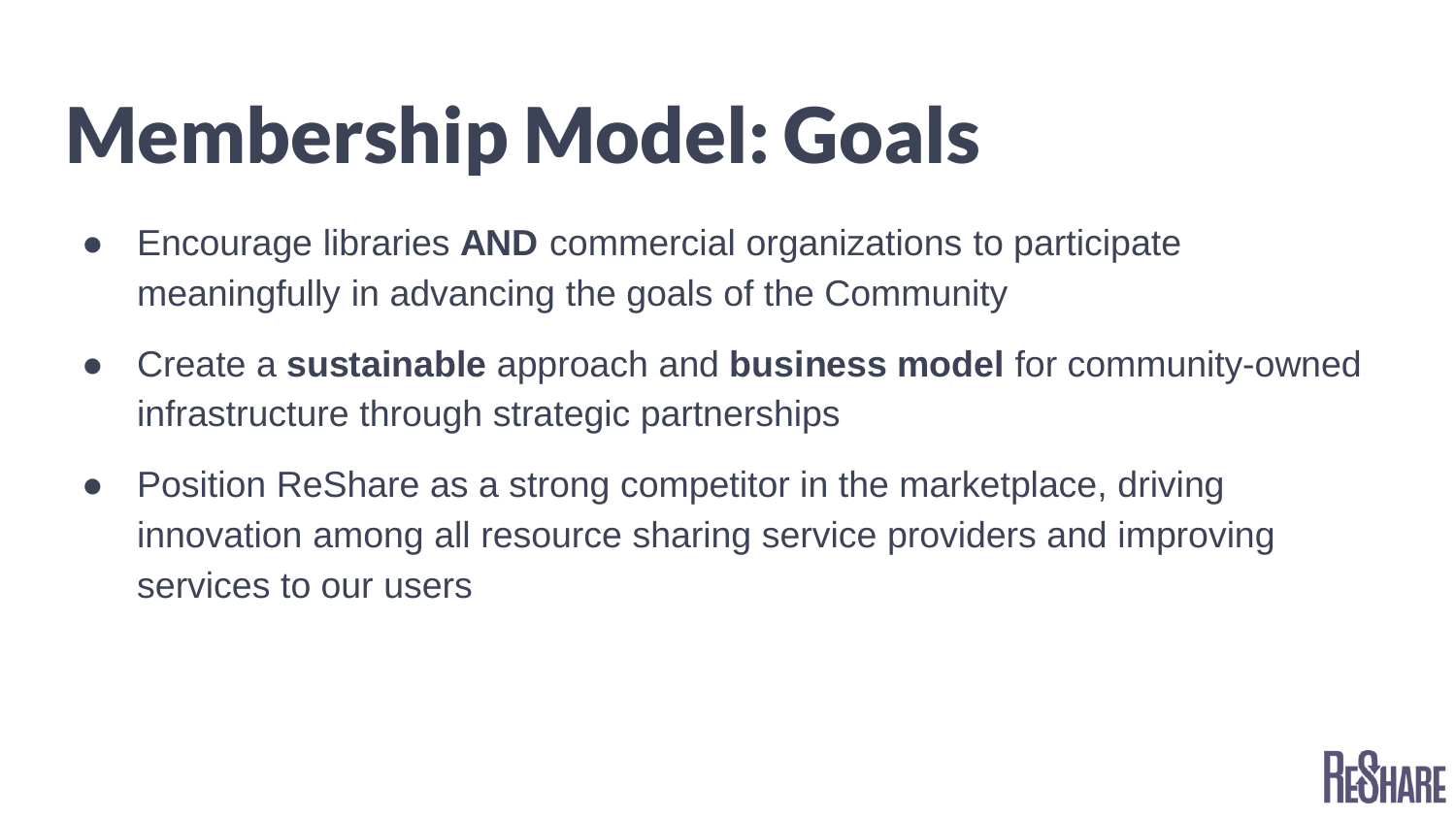## **Membership Model : Flexible Options**

#### **Individual Libraries & Consortia -- Become a Founding Member**

<https://projectreshare.org/get-involved/libraries-consortia/>

- Libraries
	- $\circ$  \$1,500/year for libraries with 3-year commitment -- suggested minimum
- Consortia
	- \$1,500 per library one-time suggested minimum
	- $\circ$  \$3,500 (total) in year 2 and year 3

#### **Commercial Organizations/Service Providers**

<https://projectreshare.org/get-involved/commercial-service/>